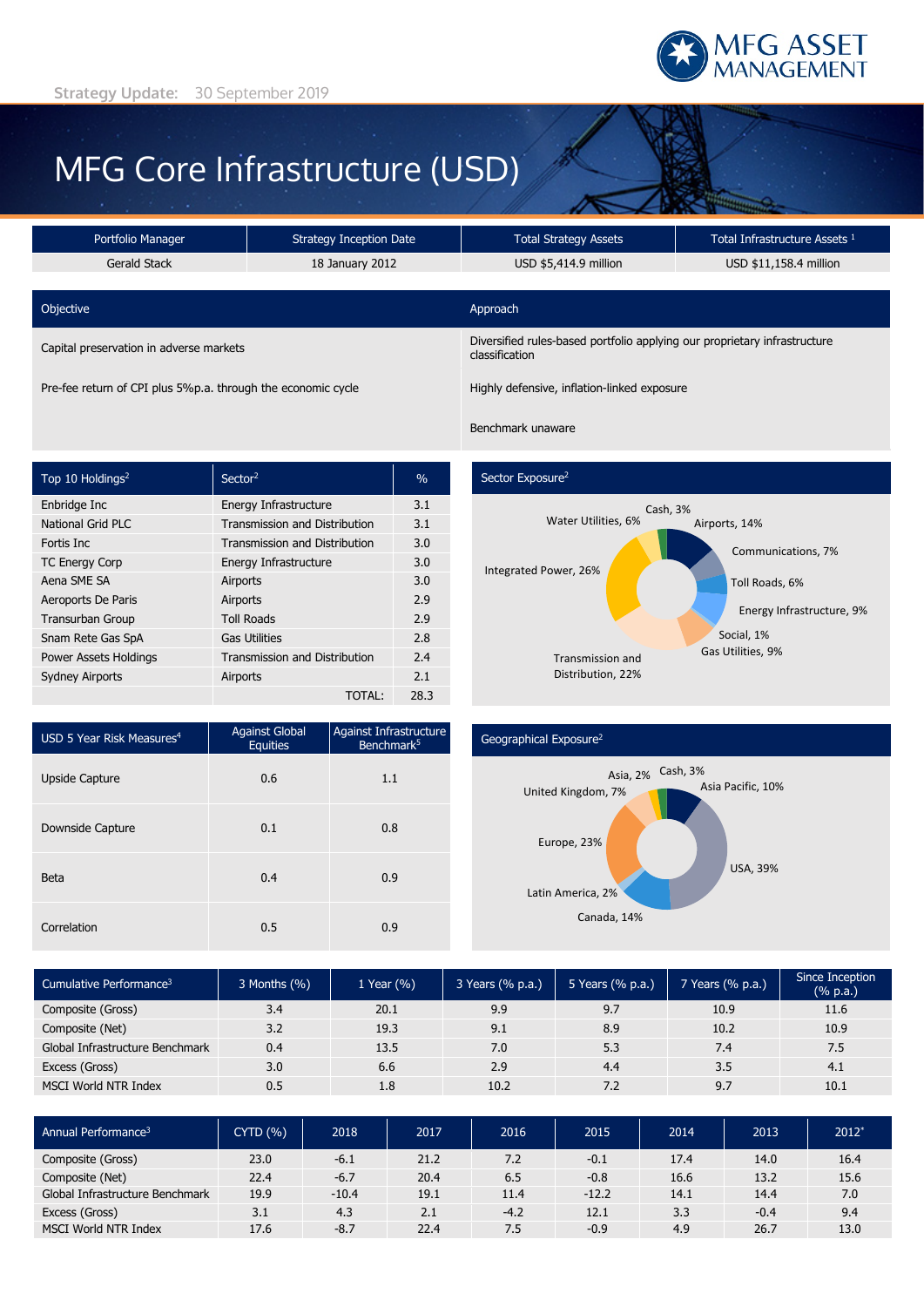1 Comprised of all Infrastructure Strategies.

2 The data is based on a representative portfolio for the strategy. Refer to the GIPS Disclosure below for further information. Sectors are internally defined. Geographical exposure is by domicile of listing.<br>Exposures may

3 Returns are for the Global Core Infrastructure Composite and denoted in USD. Performance would vary if returns were denominated in a currency other than USD. Refer to the GIPS Disclosure section below for further information. Composite (Net) returns are net of fees charged to clients and have been reduced by the amount of the highest fee charged to any client employing that strategy during the period under consideration. Actual fees may vary depending on, among other things, the applicable fee schedule and portfolio size. Fees are available upon request.<br>4 Risk measures are for the Global Core Infrastructure

5 The Benchmark or Global Infrastructure benchmark is comprised of the following: from inception to 31 December 2014 the benchmark is UBS Developed Infrastructure & Utilities NTR Index and from 1 January 2015 onwards, the benchmark is the S&P Global Infrastructure NTR Index. Note: the UBS Developed Infrastructure and Utilities NTR Index ceased to be published from 31 May 2015, replaced on 1 January 2015 with the S&P Global Infrastructure Index NTR. \* Returns are only for part year.

#### **IMPORTANT NOTICE**

This material is being furnished to you to provide summary information regarding Magellan Asset Management Limited 'doing business as'/'trading as' MFG Asset Management ('MFG Asset Management') and an investment fund or investment strategy managed by MFG Asset Management ('Strategy'). No distribution of this material will be made in any jurisdiction where such distribution is not authorised or is unlawful. This material does not constitute, and may not be used for the purpose of, an offer or solicitation in any jurisdiction or in any circumstances in which such an offer or solicitation is unlawful or not authorized or in which the person making such offer or solicitation is not qualified to do so. This material is not intended to constitute advertising or advice of any kind and you should not construe the contents of this material as legal, tax, investment or other advice.

The investment program of the Strategy presented herein is speculative and may involve a high degree of risk. The Strategy is not intended as a complete investment program and is<br>suitable only for sophisticated investors w may be volatile. The past performance of the Strategy is not necessarily indicative of future results and no person guarantees the performance of the Strategy or the amount or timing of any return from it. There can be no assurance that the Strategy will achieve any targeted returns, that asset allocations will be met or that the Strategy will be able to implement its investment Strategy or achieve its investment objective. The management fees, incentive fees and allocation and other expenses of the Strategy will reduce trading profits, if any, or increase losses. The Strategy will have limited liquidity, no secondary market for interests in the Strategy is expected to develop and there are restrictions on an investor's ability to withdraw and transfer interests in the Strategy. In making an investment decision, you must rely on your own examination of any offering documents relating to the Strategy.

No representation or warranty, express or implied, is made with respect to the correctness, accuracy, reasonableness or completeness of any of the information contained in this material. This information is subject to change at any time and no person has any responsibility to update any of the information provided in this material. MFG Asset Management will not be responsible or liable for any losses, whether direct, indirect or consequential, including loss of profits, damages, costs, claims or expenses, relating to or arising from your use or reliance upon any part of the information contained in this material including trading losses, loss of opportunity or incidental or punitive damages.

This material is strictly confidential and is being provided to you solely for your information and must not be copied, reproduced, published, distributed, disclosed or passed to any other<br>person at any time without the pr trademarks of their respective owners. Nothing contained herein should be construed as granting by implication, or otherwise, any licence or right to use any trademark displayed without the written permission of the owner.

United Kingdom - This material does not constitute an offer or inducement to engage in an investment activity under the provisions of the Financial Services and Markets Act 2000 (FSMA). This material does not form part of any offer or invitation to purchase, sell or subscribe for, or any solicitation of any such offer to purchase, sell or subscribe for, any shares, units or other type of investment product or service. This material or any part of it, or the fact of its distribution, is for background purposes only. This material has not been approved by a person authorised under the FSMA and its distribution in the United Kingdom and is only being made to persons in circumstances that will not constitute a financial promotion for the purposes of section 21 of the FSMA as a result of an exemption contained in the FSMA 2000 (Financial Promotion) Order 2005 as set out below. This material is exempt from the restrictions in the FSMA as it is to be strictly communicated only to 'investment professionals' as defined in Article 19(5) of the Financial Services and Markets Act 2000 (Financial Promotion) Order 2005 (FPO).

United States of America - This material is not intended as an offer or solicitation for the purchase or sale of any securities, financial instrument or product or to provide financial services. It is not the intention of MFG Asset Management to create legal relations on the basis of information provided herein. Where performance figures are shown net of fees charged to clients, the performance has been reduced by the amount of the highest fee charged to any client employing that particular strategy during the period under consideration. Actual fees may vary depending on, among other things, the applicable fee schedule and portfolio size. Fees are available upon request and also may be found in Part II of MFG Asset Management's Form ADV.

The Global Infrastructure Benchmark is comprised of the following: from inception to 31 December 2014 the benchmark is UBS Developed Infrastructure & Utilities Index Net Total Return and from 1 January 2015 the benchmark is S&P Global Infrastructure Net Total Return Index. The benchmark changed because UBS discontinued their index series. The UBS Developed Infrastructure & Utilities Index Net Total Return is a market capitalisation weighted index that is designed to measure the equity performance of listed Infrastructure

and Utility stocks. Index results assume the reinvestment of all distributions of capital gain and net investment income using a tax rate applicable to non-resident institutional investors who do not benefit from double taxation treaties.

The S&P Global Infrastructure Net Total Return Index is a market capitalisation weighted index that is designed to track 75 companies from around the world diversified across three infrastructure sectors energy, transportation and utilities. Index results assume the reinvestment of all distributions of capital gain and net investment income using a tax rate applicable to non-resident institutional investors who do not benefit from double taxation treaties.

#### **GLOBAL INVESTMENT PERFORMANCE STANDARDS (GIPS®) DISCLOSURE**

Magellan Asset Management Limited, doing business as MFG Asset Management in jurisdictions outside Australia and New Zealand, (MFG Asset Management) claims compliance with the Global Investment Performance Standards (GIPS ®)

For the purpose of complying with GIPS, the Firm is defined as all discretionary portfolios managed by MFG Asset Management, excluding portfolios managed by subsidiaries operating as<br>distinct business entities. MFG Asset M Sydney, Australia. Total Firm assets is defined as all assets managed by MFG Asset Management, excluding assets managed by subsidiaries operating as distinct business entities.

The Global Core Infrastructure composite is a global strategy investing in strictly defined or "pure" infrastructure companies (typically 80-100). The filtered investment universe is comprised of stocks that 1. generate reliable income streams, 2. benefit from inflation protection and have an appropriate capital structure. The investment objective of the strategy is to minimise the risk of permanent capital loss; and achieve superior risk adjusted investment returns over the medium to long-term. The composite was created in February 2012.

To achieve investment objectives, the composite may also use derivative financial instruments including, but not limited to, options, swaps, futures and forwards. Derivatives are subject<br>to the risk of changes in the marke leveraging effect, which may increase the volatility of the composite and may reduce its returns.

A copy of the composite's GIPS compliant presentation and/or the firm's list of composite descriptions are available upon request by emailing client.reporting@magellangroup.com.au

The representative portfolio is an account in the composite that closely reflects the portfolio management style of the strategy. Performance is not a consideration in the selection of the representative portfolio. The characteristics of the representative portfolio may differ from those of the composite and of the other accounts in the composite. Information regarding the representative portfolio and the other accounts in the composite is available upon request.

USD is the currency used to calculate performance. COREUSD43738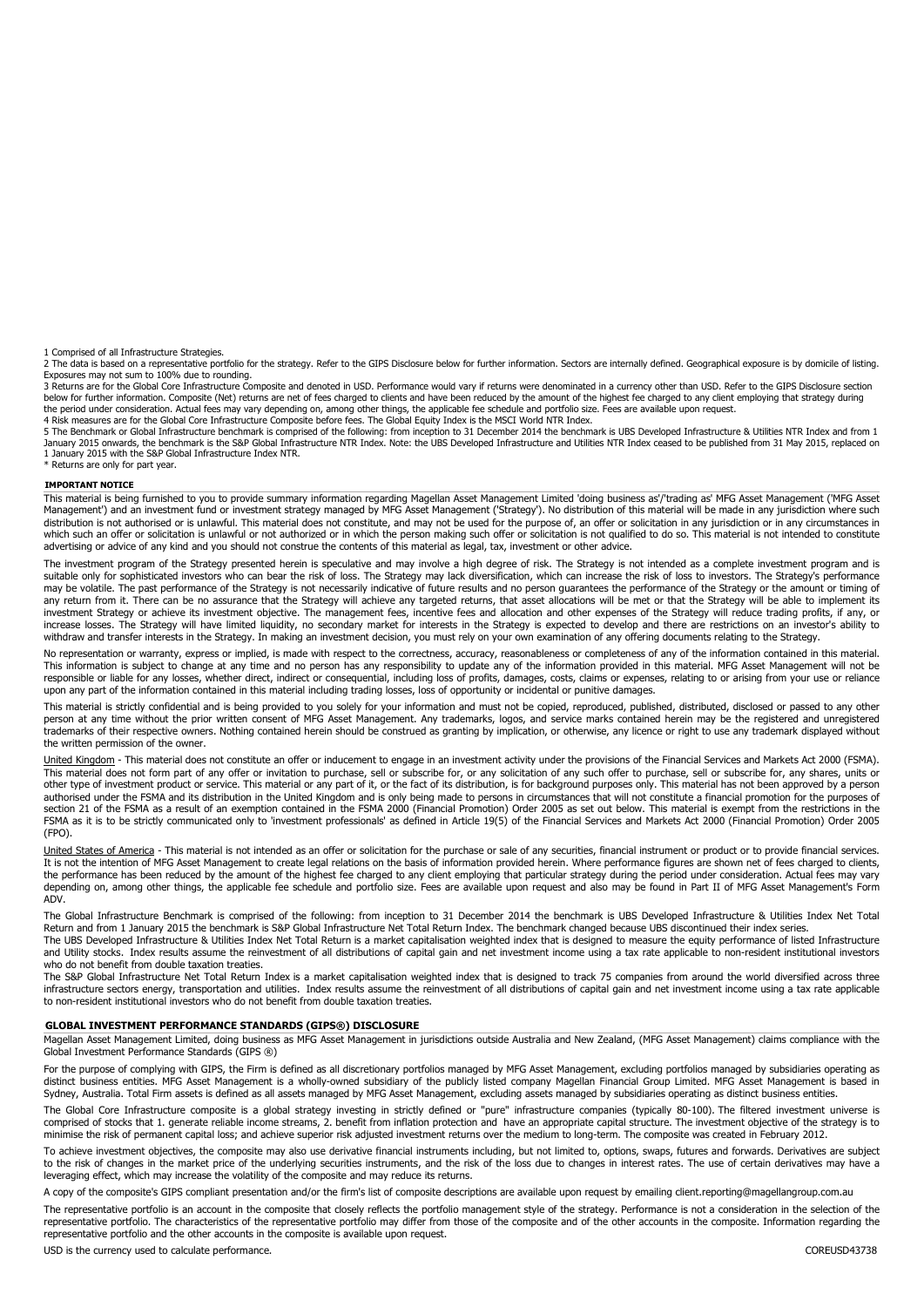# **Strategy Commentary**

The portfolio recorded a positive return for the quarter. Stocks that added the most on a contributions basis included the investments in WEC Energy of the US, The Southern Co of the US and Fortis of Canada. WEC Energy added 15% after the electricity and gas utility based in the Midwest boosted its forecast for full-year earnings. The Southern Co added 13% after the electricity utility's second-quarter earnings per share and revenue beat forecasts. Fortis added 9.2% after the Canadian gas and electricity distributor boosted capital expenditure estimates for this fiscal year from C\$3.7 billion to C\$4.3billion.

Stocks that detracted the most on a contributions basis included the investments in Aena of Spain, Auckland International Airport and Power Asset Holdings of Hong Kong. Aena fell 3.6% after the world's biggest airport operator unexpectedly said it expected tariffs charged to airlines to drop, rather than stay flat, in the current financial year. Auckland International Airport lost 7.1% as analysts reduced profit growth for fiscal 2020 due to lower seat-capacity growth and reduced aeronautical pricing. Power Assets fell 5.0% as Hong Kong stocks slumped after the riots that are directed at Chinese rule turned violent.

## **Stock story: WEC Energy**



## **A US electricity and gas utility with a record of 'delivering' outperformance.**

WEC Energy is a US holding company that, via seven wholly owned regulated utilities, supplies electricity and gas to 4.5 million customers in four Midwest states. The Wisconsinbased company that earned net income of US\$1.1 billion in fiscal 2018 makes a rare boast; that it is "the only utility to beat guidance every year for more than a decade".

There are two ways companies beat earnings forecasts. The easy way is to undersell expectations. The hard way is to outperform honest assessments. WEC Energy, which was formed in 2015 when Wisconsin Energy bought Integrys Energy for US\$9.1 billion, has outperformed the hard way every year since 2004.

The explanation for WEC Energy's success is linked to the regulatory environment under which utilities operate in the US. The heart of the model is that utilities are monopolies with exclusive rights to provide their services in a demarcated area. In exchange, they have their return on capital spending limited, a means by which regulators can ensure that prices are affordable for the utility's customers. The restrictions on price mean that the best way for a utility to boost earnings is to increase its regulated asset base (commonly referred to as its rate base) through approved capital spending.

WEC Energy's advantages are threefold. The first is that the company benefits from earning about 70% of its revenue in its business-friendly home state where regulators think that utilities deserve proper compensation for providing essential services. WEC Energy is thus allowed to earn equity returns of about 10% on US\$19.8 billion worth of utility assets usually over a set period.

The second is that WEC Energy is expanding the amount of capital on which it can earn a regulated return by investing US\$14 billion over the next five years. This spending has three streams. One is replacing antiquated gas pipelines and other old gas infrastructure around its Chicago service area. Another is boosting power output to meet the growing demands of its expanding home region of the US. Milwaukee, the largest city in Wisconsin, has established itself as a tech hub. The decision in 2017 by Taiwan's Foxconn to establish a US\$10 billion factory in Wisconsin to build LCD panel screens added more to the optimism and growth of the state. The other capital-spending stream is an expansion into renewable energy that, in a state seeking zero emissions by 2050, is afforded unofficial regulated status in terms of forming part of the capital base on which rates are set. The company, which is in a 'renewable rich' (windy) part of the US, is turning away from coal towards natural-gas and wind generation.

WEC Energy's third advantage is that the company is well run. The company's largest utility, WE Energies, was recently named the most reliable utility in the US and the best in the Midwest for the seventh year running. Another WEC Energy